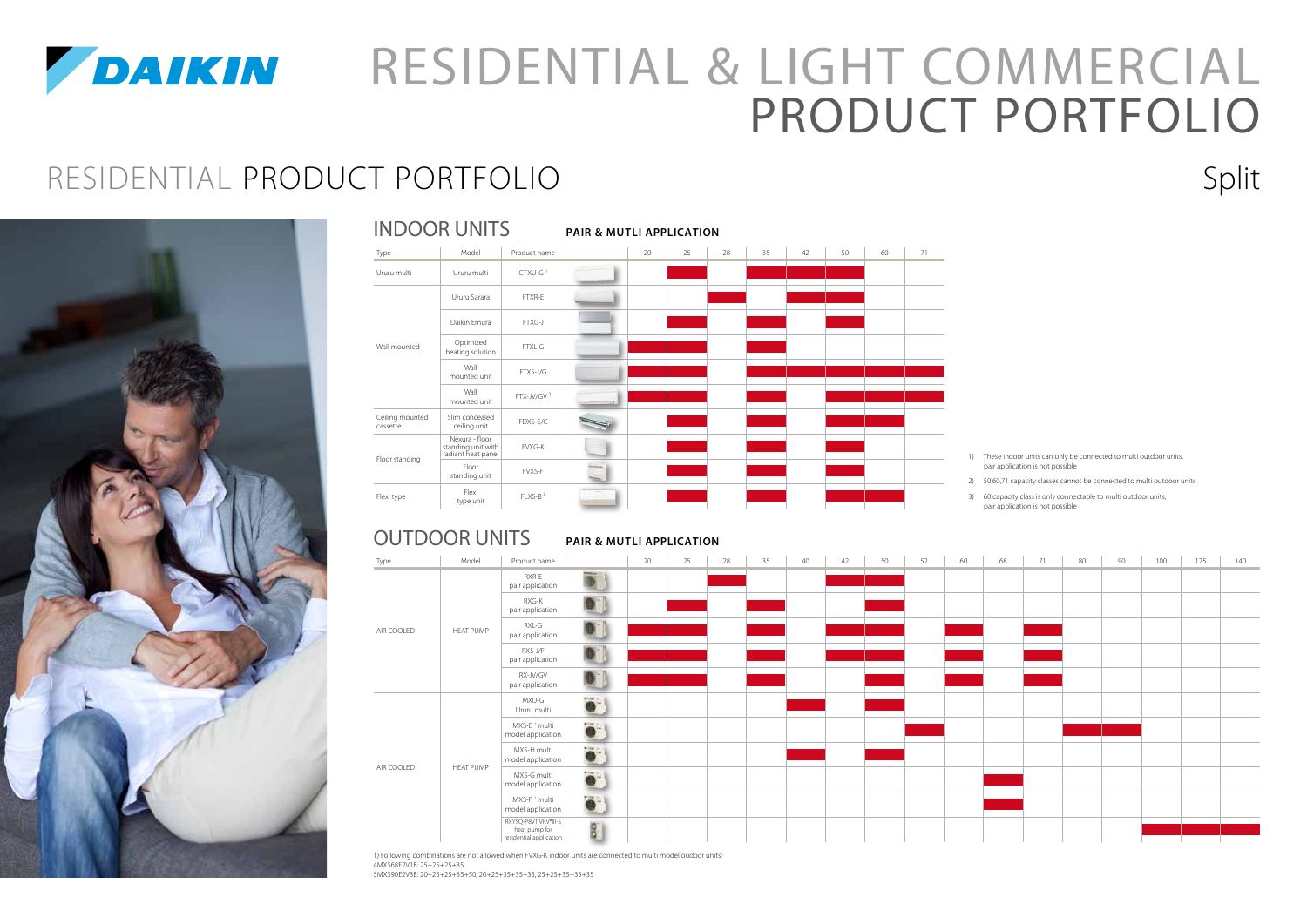| Type                   | Model                                                           | Product name                   |   | 25 | 35 | 50 | 60 | 71 | 100 | 125 | 140 | 200 | Capacity (class)<br>250 |
|------------------------|-----------------------------------------------------------------|--------------------------------|---|----|----|----|----|----|-----|-----|-----|-----|-------------------------|
| CMSQ MULTI             | Roundflow ceiling<br>mounted cassette                           | FMCQ-A8 <sup>1</sup>           |   |    |    |    |    |    |     |     |     |     |                         |
| SYSTEM                 | Inverter driven<br>concealed<br>ceiling unit                    | FMDQ-B <sup>1</sup>            |   |    |    |    |    |    |     |     |     |     |                         |
|                        | Roundflow ceiling<br>mounted cassette                           | FCQG-E                         |   |    |    |    |    |    |     |     |     |     |                         |
| CEILING MOUNTED        | High COP,<br>Roundflow ceiling<br>mounted cassette <sup>4</sup> | FCQH-D8 <sup>2</sup>           |   |    |    |    |    |    |     |     |     |     |                         |
| CASSETTE               | Roundflow ceiling<br>mounted cassette <sup>4</sup>              | FCQ-C8 $2$                     |   |    |    |    |    |    |     |     |     |     |                         |
|                        | 4-way blow ceiling<br>mounted cassette                          | FFQ-BV                         |   |    |    |    |    |    |     |     |     |     |                         |
| CONCEALED              | Inverter driven<br>concealed<br>ceiling unit                    | FBQ-C <sup>2</sup>             |   |    |    |    |    |    |     |     |     |     |                         |
| CEILING                | Large concealed<br>ceiling unit                                 | $FDQ-B2$                       |   |    |    |    |    |    |     |     |     |     |                         |
| WALL<br><b>MOUNTED</b> | Wall mounted unit                                               | $FAQ-B$                        |   |    |    |    |    |    |     |     |     |     |                         |
|                        | Ceiling<br>suspended unit                                       | ${\sf FHQG}\text{-}\mathsf{C}$ |   |    |    |    |    |    |     |     |     |     |                         |
| CEILING<br>SUSPENDED   | Ceiling<br>suspended unit                                       | $FHQ-B$                        |   |    |    |    |    |    |     |     |     |     |                         |
|                        | 4-way blow<br>ceilling<br>suspended unit                        | $FUQ-B$                        |   |    |    |    |    |    |     |     |     |     |                         |
| <b>FLOOR STANDING</b>  | Floor<br>standing unit                                          | FVQ-B <sup>3</sup>             | 쀠 |    |    |    |    |    |     |     |     |     |                         |

1) Only use these indoor units in combination with Daikin's CMSQ Multi System - 2) Twin, triple, double twin application is only possible up to 125 class - 3) Only pair combination with RZQS



### INDOOR UNITS **PAIR, TWIN, TRIPLE & DOUBLE TWIN APPLICATION**

### LIGHT COMMERCIAL PRODUCT PORTFOLIO